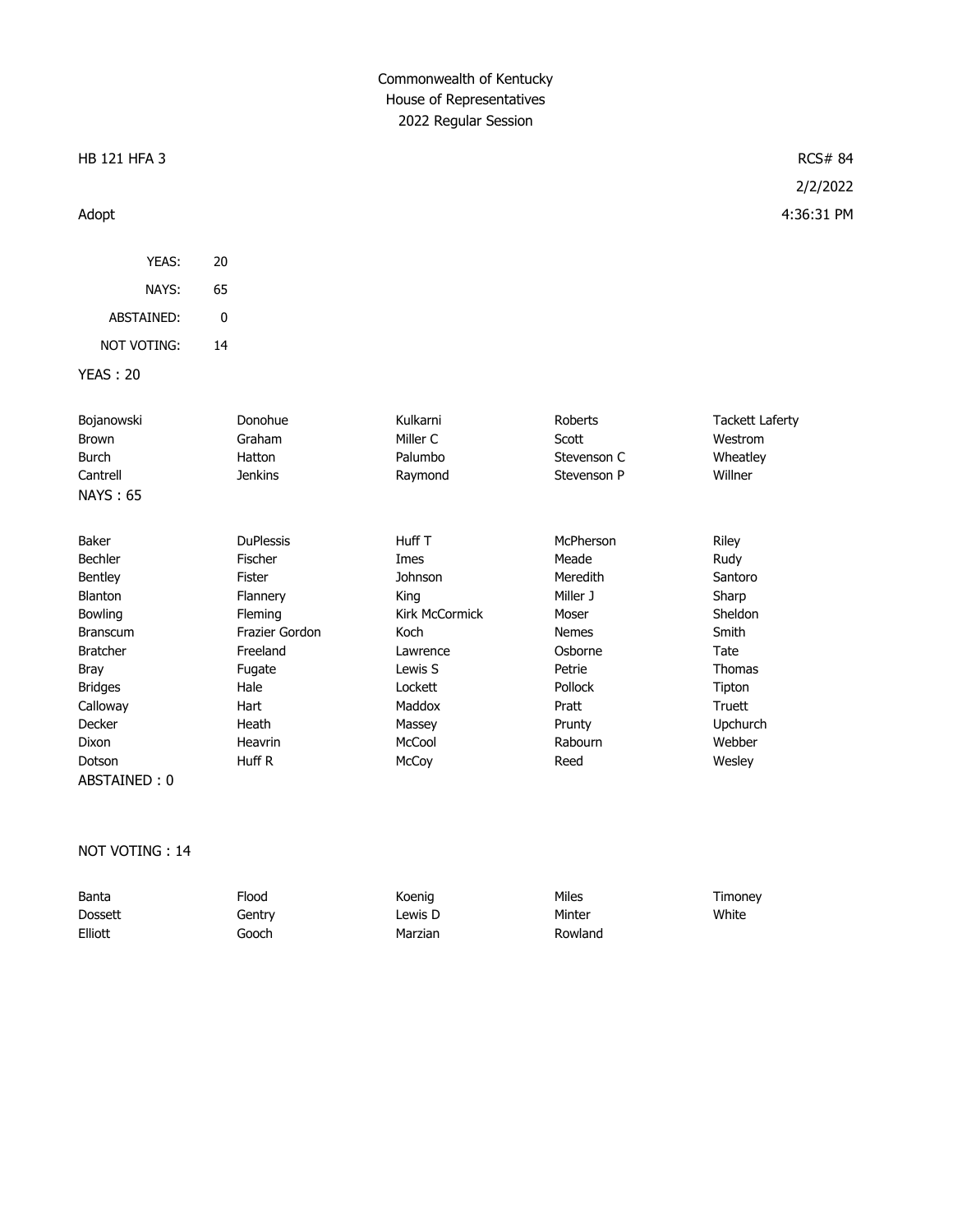### Commonwealth of Kentucky House of Representatives 2022 Regular Session

| <b>HB 121</b>                                                                                                                                                                                    | AN ACT relating to local school board meetings.                                                                                                   |                                                                                                                                        |                                                                                                                                     | <b>RCS# 85</b><br>2/2/2022                                                                                                                                 |
|--------------------------------------------------------------------------------------------------------------------------------------------------------------------------------------------------|---------------------------------------------------------------------------------------------------------------------------------------------------|----------------------------------------------------------------------------------------------------------------------------------------|-------------------------------------------------------------------------------------------------------------------------------------|------------------------------------------------------------------------------------------------------------------------------------------------------------|
| Pass                                                                                                                                                                                             |                                                                                                                                                   |                                                                                                                                        |                                                                                                                                     | 4:40:04 PM                                                                                                                                                 |
| YEAS:                                                                                                                                                                                            | 66                                                                                                                                                |                                                                                                                                        |                                                                                                                                     |                                                                                                                                                            |
| NAYS:                                                                                                                                                                                            | 24                                                                                                                                                |                                                                                                                                        |                                                                                                                                     |                                                                                                                                                            |
| ABSTAINED:                                                                                                                                                                                       | 0                                                                                                                                                 |                                                                                                                                        |                                                                                                                                     |                                                                                                                                                            |
| <b>NOT VOTING:</b>                                                                                                                                                                               | 9                                                                                                                                                 |                                                                                                                                        |                                                                                                                                     |                                                                                                                                                            |
| <b>YEAS: 66</b>                                                                                                                                                                                  |                                                                                                                                                   |                                                                                                                                        |                                                                                                                                     |                                                                                                                                                            |
| Baker<br>Bechler<br>Bentley<br>Blanton<br>Bowling<br><b>Branscum</b><br><b>Bratcher</b><br><b>Bray</b><br><b>Bridges</b><br>Calloway<br>Cantrell<br>Decker<br>Dixon<br>Dotson<br><b>NAYS: 24</b> | <b>DuPlessis</b><br>Fischer<br>Fister<br>Flannery<br>Fleming<br>Frazier Gordon<br>Freeland<br>Fugate<br>Hale<br>Hart<br>Heath<br>Huff R<br>Huff T | Imes<br>Johnson<br>King<br>Kirk McCormick<br>Koch<br>Lawrence<br>Lewis S<br>Lockett<br>Massey<br>McCool<br>McCoy<br>McPherson<br>Meade | Miller J<br>Moser<br><b>Nemes</b><br>Osborne<br>Petrie<br>Pollock<br>Pratt<br>Prunty<br>Reed<br>Riley<br>Rowland<br>Rudy<br>Santoro | Sharp<br>Sheldon<br>Smith<br>Stevenson C<br><b>Tackett Laferty</b><br>Tate<br><b>Thomas</b><br>Timoney<br>Tipton<br>Truett<br>Upchurch<br>Webber<br>Wesley |
| Bojanowski                                                                                                                                                                                       | Gentry                                                                                                                                            | Koenig                                                                                                                                 | Palumbo                                                                                                                             | Stevenson P                                                                                                                                                |
| <b>Brown</b>                                                                                                                                                                                     | Graham                                                                                                                                            | Kulkarni                                                                                                                               | Rabourn                                                                                                                             | Westrom                                                                                                                                                    |
| <b>Burch</b>                                                                                                                                                                                     | Hatton                                                                                                                                            | Maddox                                                                                                                                 | Raymond                                                                                                                             | Wheatley                                                                                                                                                   |
| Donohue                                                                                                                                                                                          | Heavrin                                                                                                                                           | Meredith                                                                                                                               | <b>Roberts</b>                                                                                                                      | Willner                                                                                                                                                    |

NOT VOTING : 9

ABSTAINED : 0

| Banta          | Flood | Lewis D | Miles  | White |
|----------------|-------|---------|--------|-------|
| <b>Dossett</b> | Gooch | Marzian | Minter |       |

Elliott Jenkins Miller C Scott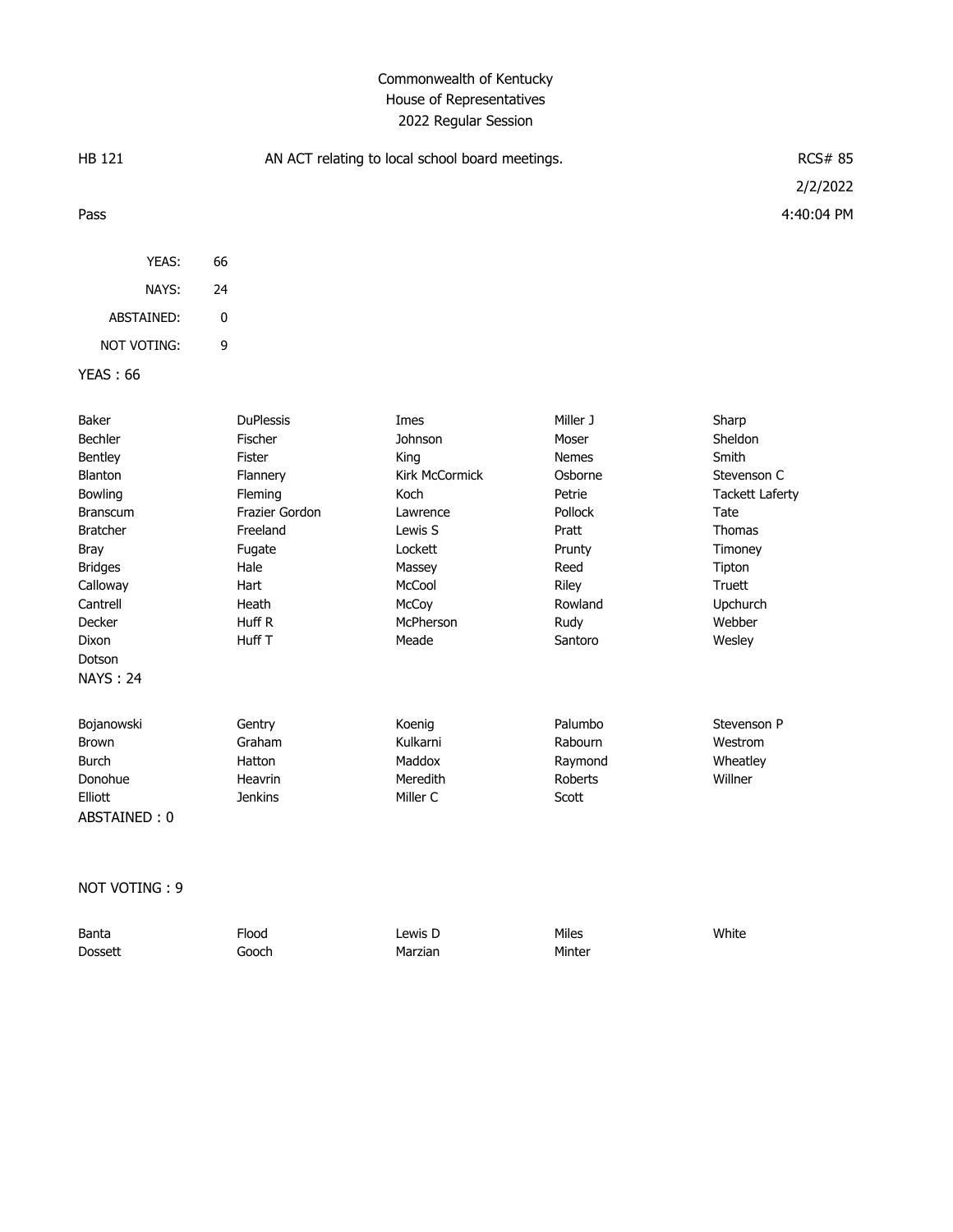# **COMMONWEALTH OF KENTUCKY SENATE 2022 Regular Session**

| HB 121                                                                                         |             | AN ACT relating to local school board meetings.            |                                                                     |                                                          | RSN# 2146<br>3/17/2022 |
|------------------------------------------------------------------------------------------------|-------------|------------------------------------------------------------|---------------------------------------------------------------------|----------------------------------------------------------|------------------------|
| PASS HB 121 w/ sfa2 sfa3                                                                       |             |                                                            |                                                                     |                                                          | 3:22:33 PM             |
| YEAS:                                                                                          | 25          |                                                            |                                                                     |                                                          |                        |
| NAYS:                                                                                          | $10\,$      |                                                            |                                                                     |                                                          |                        |
| PASSES:                                                                                        | $\pmb{0}$   |                                                            |                                                                     |                                                          |                        |
| NOT VOTING:                                                                                    | $\mathsf 3$ |                                                            |                                                                     |                                                          |                        |
| <b>YEAS: 25</b>                                                                                |             |                                                            |                                                                     |                                                          |                        |
| Alvarado<br>Carpenter<br>Carroll<br>Castlen<br>Douglas<br>Girdler<br>Givens<br><b>NAYS: 10</b> |             | Higdon<br>Hornback<br>Howell<br>McDaniel<br>Mills<br>Nemes | Southworth<br><b>Stivers</b><br>Storm<br>Thayer<br>Thomas<br>Turner | Webb<br>West<br>Westerfield<br>Wheeler<br>Wilson<br>Wise |                        |
| Berg<br>Harper Angel<br>McGarvey<br>PASSES: 0                                                  |             | Meredith<br>Neal<br>Parrett                                | Schickel<br>Schroder                                                | Smith<br>Yates                                           |                        |
| NOT VOTING: 3                                                                                  |             |                                                            |                                                                     |                                                          |                        |

Embry **Embry** Kerr **Kerr** Raque Adams